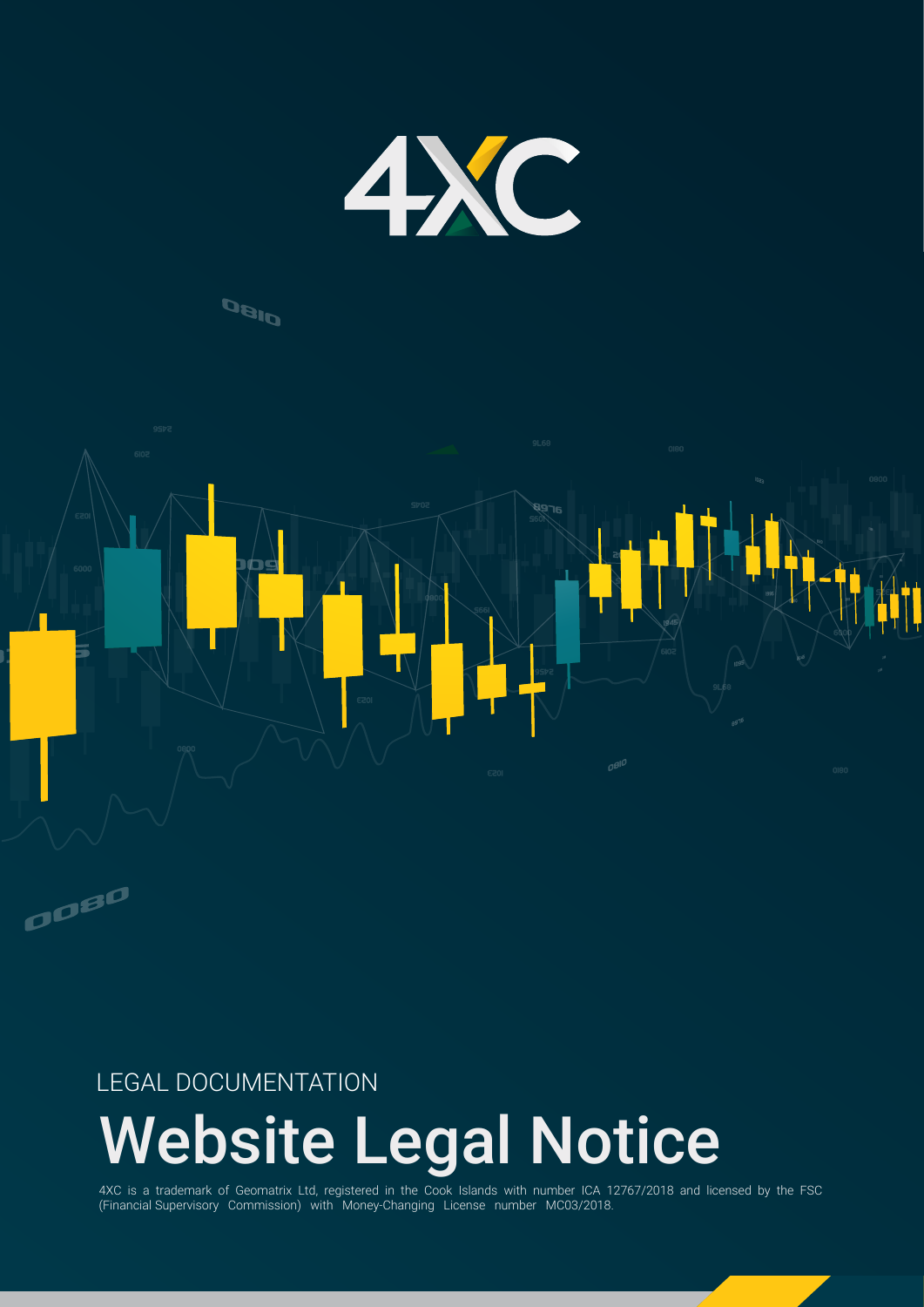#### WEBSITE LEGAL NOTICE

#### TERMS AND CONDITIONS OF USE

Welcome to the corporate website of Geomatrix Limited (the "Company"); www.4XC.com.

Use of this site is governed by the Terms and Conditions set forth.

Please read these Terms and Conditions carefully before using this website. The information and materials provided by the Company may be used for information purposes only. By using, accessing or downloading materials from this website you agree to follow the terms and provisions as outlined in this legal notice, which applies to all visits to the Company website, both now and in the future.

The Company may at any time revise and update the Terms and Conditions. You are encouraged to periodically visit this page to review the most current Terms and Conditions to which you are bound. If you do not agree to these Terms and Condition of Use, please do not use this website.

#### **RESTRICTIONS**

You may view, download and copy information and materials available on this website solely for your personal, non-commercial use. You may also use such material within your organization in connection with the support of the Company's products. As a condition of use, you agree not to modify or revise any of the material in any manner, and to retain all copyright and other proprietary notices as contained in the original materials or any copies made. No other use of the materials or information is authorized. Any violation of the foregoing may result in civil and/or criminal liabilities.

#### OWNERSHIP OF INFORMATION AND MATERIALS

The information and any materials (including white papers, press releases, data sheets, product descriptions, and FAQs) available on or from this website are the copyrighted works of the Company, and any unauthorized use of that information or materials may violate copyright, trademark and other laws. Any rights not expressly granted herein are reserved.

#### TRADEMARK INFORMATION

The Company's trademarks may be used only with written permission from the Company. All other trademarks, brands, and names are the property of their respective owners. Except as expressly specified in these terms and legal restrictions, nothing contained herein shall be construed as conferring by implication, estoppel or otherwise any license or right under any patent, trademark, copyright or any proprietary rights of the Company or any third party.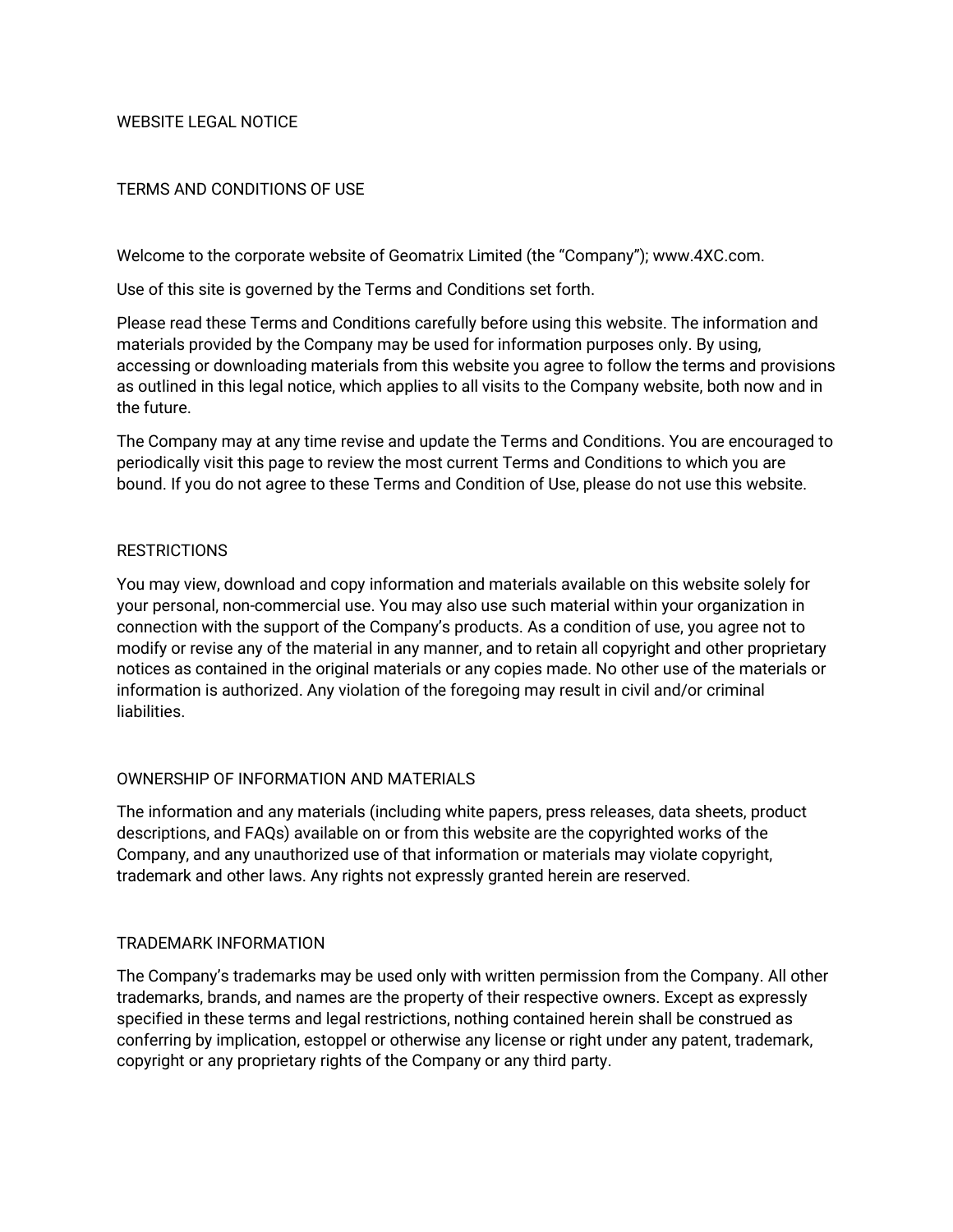#### LINKS TO OTHER WEBSITES

As a convenience and to make the Company website truly service oriented we have included links to complementary sites on the Internet. These sites are owned and operated by third parties. The Company makes no representation and is not responsible for the availability of, or content located on or through, these third party sites. A third party link from the Company website is not an indication that the Company endorses the third party or its site, or has any affiliation with or between the Company and the third party hosting site.

#### FEEDBACK

All comments, feedback, information or materials submitted to the Company through or in association with this website shall be considered non-confidential and the Company's property. By submitting such comments, information, feedback, or materials to the Company, you agree to a nocharge assignment to the Company of worldwide rights to use, copy, modify, display and distribute the submissions. The Company may use such comments, information or materials in any way it chooses on an unrestricted basis.

#### DISCLAIMER

The Company's Internet team strives to provide you with useful, accurate, and timely information on this website. The Company has attempted to provide accurate information and materials on this website but assumes no responsibility for the accuracy and completeness of that information or materials. The Company makes no commitment to update the information or materials on this website which, as a result, may be out of date. The Company reserves the right to revise these terms and/or legal restrictions at any time.

#### TERMINATION OF USE

The Company may, in its sole discretion, terminate or suspend your access to all or part of the Company's website, including, but not limited to any bulletin boards on its site, for any reason, including without limitation, breach of this agreement. In the event this agreement is terminated, the restrictions regarding materials appearing on the site and the representations and warranties, indemnities, and limitation of liabilities set forth in this agreement shall survive any such termination.

#### GOVERNING LAW; JURISDICTION AND VENUE

This agreement shall be governed by and construed in accordance with the laws of the Cook Islands exclusive of its choice of law principles. The Cook Islands courts shall have exclusive jurisdiction and venue over any dispute arising out of or relating to this Agreement, and each party hereby consents to the jurisdiction and venue of such courts.